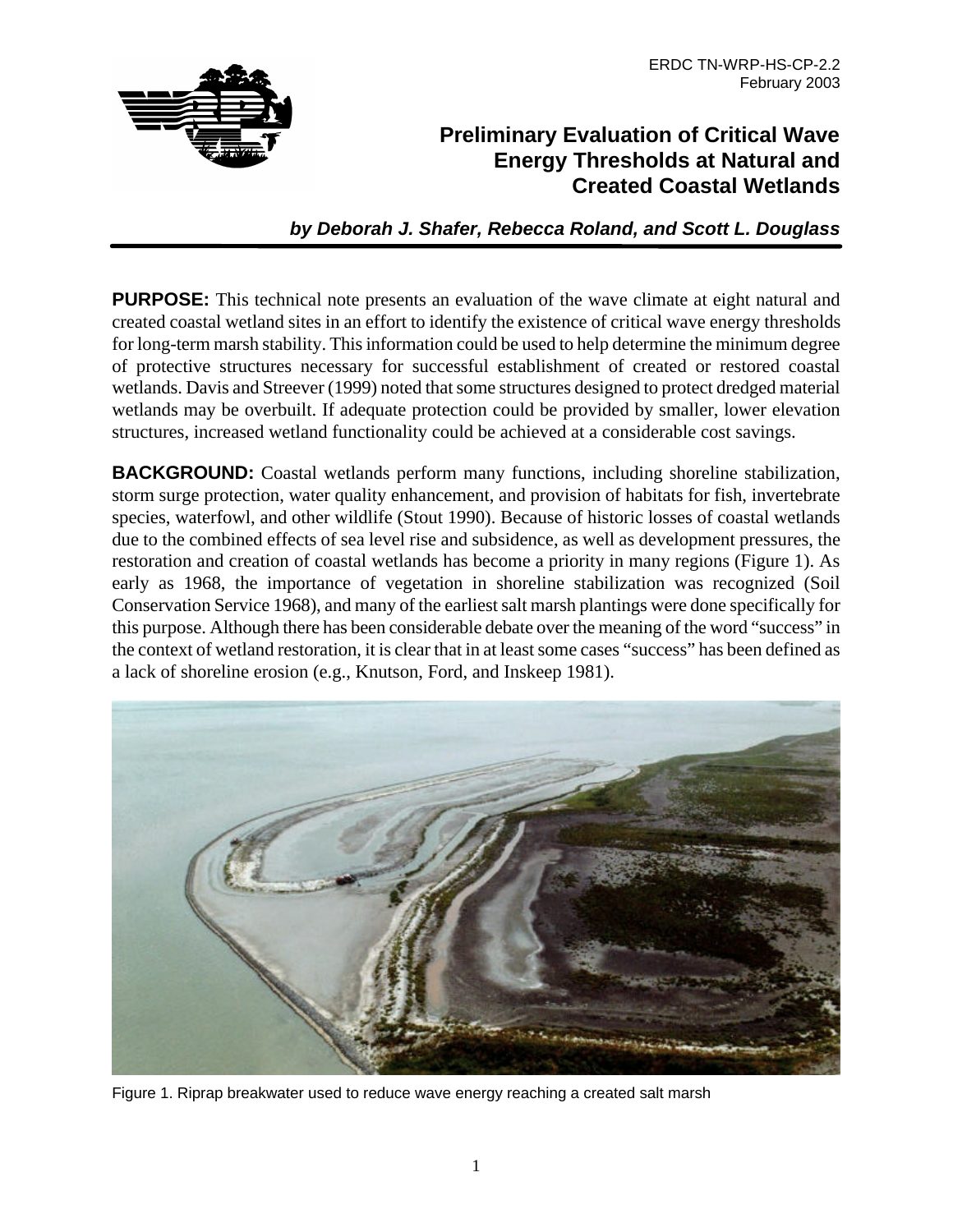#### ERDC TN-WRP-HS-CP-2.2 February 2003

Knutson, Ford, and Inskeep (1981) recognized the importance of wave stress and stated that it is "commonly the principal factor affecting initial establishment and long-term stability of salt marshes." Based on their observations of shoreline erosion at a number of planted marshes, Knutson et al. (1981) developed a subjective index of the probability of "success" that incorporated estimates of wind fetch distance, sediment grain size, and shoreline geometry. The relative exposure index (REI) developed by Keddy (1982) provides an estimate of wave climate that includes measurements of fetch distance, wind speed, wind direction, and percentage of wind occurrence. However, the potential effect of water depth on wave climate is not explicitly accounted for in this approach. Since for a given fetch and wind speed, the wave height can decrease as a wave propagates from deep to shallow water (*Shore Protection Manual* 1984), the inability to account for the effect of water depth on wave climate is a shortcoming of this approach. The REI has been used in a number of biological research applications to explore relationships between wave energy regime and sediment type, vegetation community composition, epibenthic faunal communities, and seagrass bed structure (e.g., Keddy 1982; Pihl 1986; Fonseca and Bell 1998). Although these indices may be useful for qualitative comparisons of wave energy among sites, neither of these indices provides sufficient information to serve as the basis for engineering structural designs for modification of the wave climate.

Since wave energy is a function of wave height squared (Pond and Pickard 1983), wave height is a good indicator of the amount of energy reaching the shore. Variables such as fetch distance, wind speed, wind direction, percentage of wind occurrence, and average water depth all interact to determine the wave climate at a given site. Since coastal marshes typically do not occur along shorelines exposed to high wave energy, it seems reasonable to hypothesize that there may be some threshold of wave energy above which natural marshes do not occur in the landscape. Using a modified version of Keddy's (1982) REI, Shafer and Streever (2000) found some evidence to suggest a maximum wave energy threshold for the existence of natural marshes in Galveston Bay, Texas. Identification of this upper threshold could serve as the basis for the development of guidelines for the placement of created marshes and the types of protective structures that may be required.

**OBJECTIVES:** The primary objective of this study was to evaluate a shallow-water wave hindcasting method for determining wave energy at natural and constructed wetland sites in an effort to identify critical thresholds for wetland establishment. The critical wave heights found in this study hope to address Davis and Streever's (1999) question "How low can you go?" regarding the height of protective structures at created or restored coastal wetlands. A secondary objective was to compare the estimates of wave energy obtained from wave hindcasting with the more computationally simple REI calculated by Shafer and Streever (2000).

**SITE DESCRIPTIONS:** Five sites along the coast of Texas and three sites along the Alabama coast were selected for analysis (Table 1). Sites were chosen to represent varying levels of wave energy ranging from high-energy sites lacking natural estuarine wetlands (Pelican Point and Bolivar Peninsula), to lower energy sites with extensive natural wetlands and stable shoreline configurations (Point aux Pines West and Point aux Pines East). In addition, three created wetlands subject to moderate wave energy with varying levels of structural protection were compared (Mitchell Energy and Aransas National Wildlife Refuges sites127A (Figure 2a) and 128 (Figure 2b)).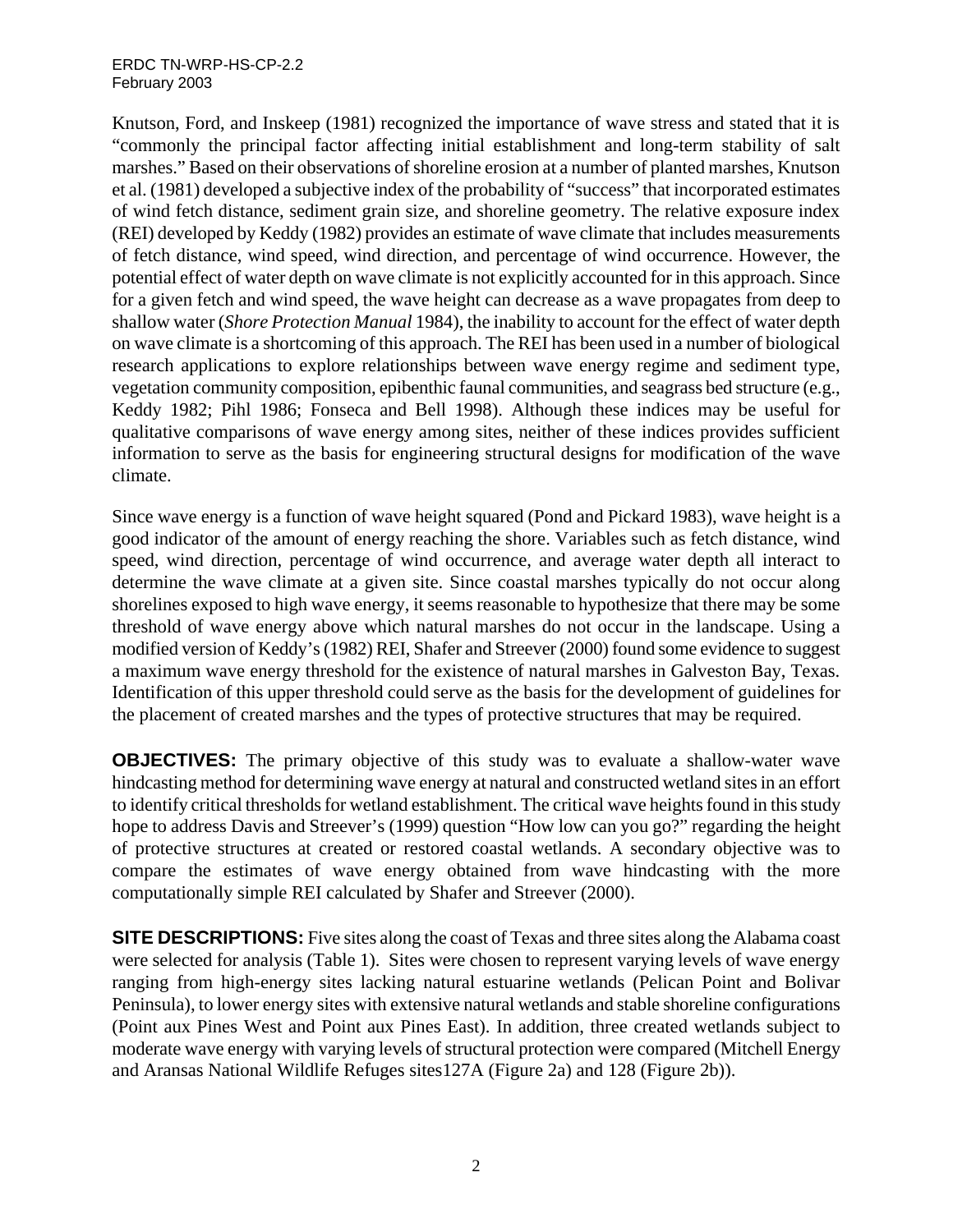

a. Site 127A



b. Site 128

Figure 2. Aransas National Wildlife Refuge sites 127A and 128. The crest elevation of the riprap breakwater at site 127A is +3.5 ft mean low tide (MLT), while the crest elevation of the geotextile tube at site 128 is lower, ranging from +2.0 to +2.4 ft MLT

The Bolivar Peninsula (BP) site, in Galveston Bay, Texas, was originally created in 1976 using dredged material substrate. For the first few years, temporary wave protection in the form of sandbag dikes and floating tire fences was provided. After several seasons, these structures deteriorated, and a portion of the original planted marsh has since been lost due to erosion. The Elmgrove Point (EP)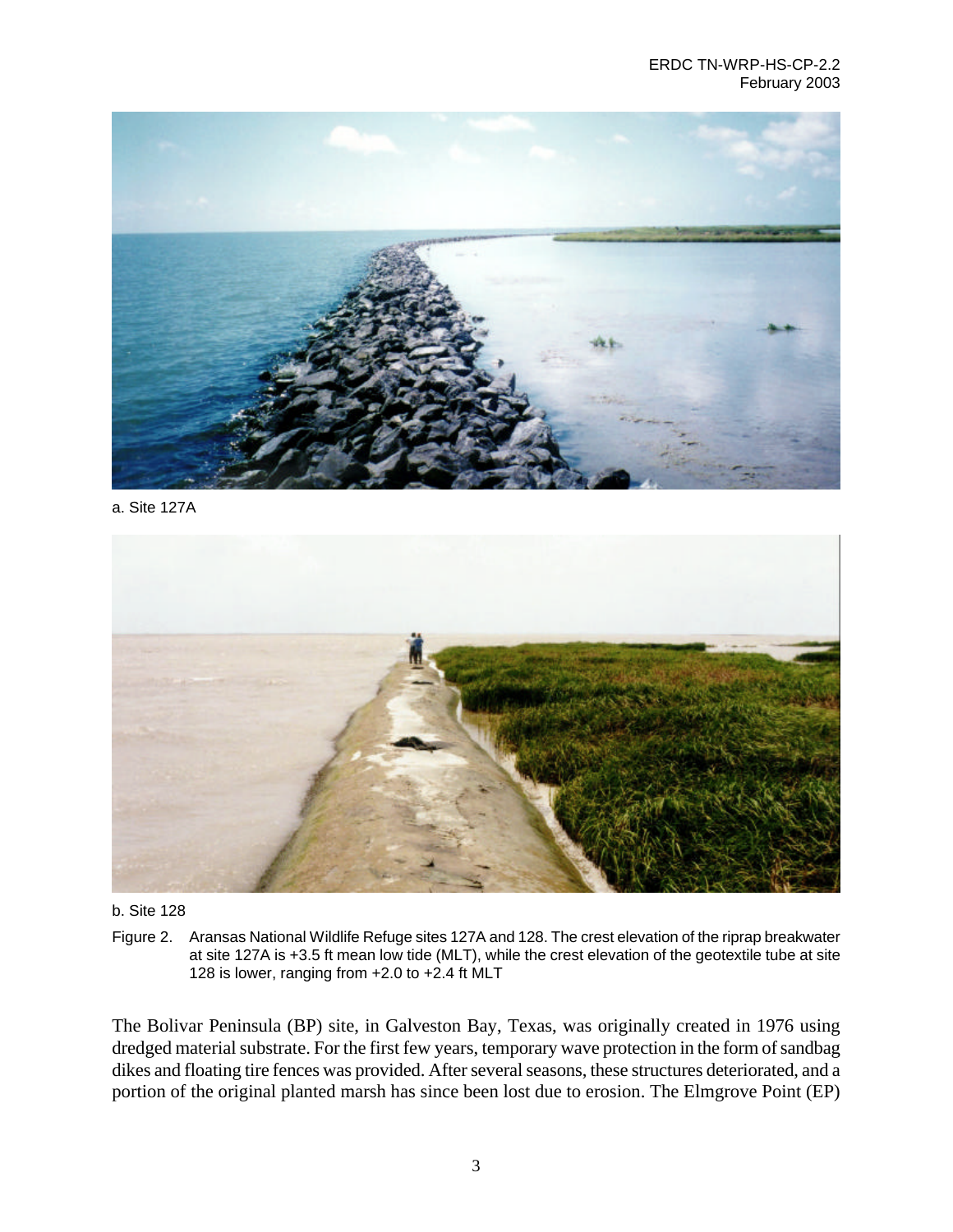site is a large natural *Spartina alterniflora* marsh located along the Bolivar Peninsula a few miles east of the BP site that has some evidence of shoreline erosion, although no specific information regarding shoreline change was available. The remaining three sites in Texas are constructed dredged material wetlands located near Aransas Bay. The wave climate at the Texas sites had been previously compared by Shafer and Streever (2000) using a modified version of Keddy's (1982) REI. The shoreline of the Pelican Point site, located in Mobile Bay, Alabama, is characterized by coarse sandy sediments and an absence of emergent marsh vegetation. The remaining two sites, Point aux Pines east and west, are natural coastal wetlands located along the mainland Alabama coast of Mississippi Sound.

| Table 1<br><b>Site Locations</b> |             |                       |                   |                   |                   |  |  |  |
|----------------------------------|-------------|-----------------------|-------------------|-------------------|-------------------|--|--|--|
| <b>Site</b>                      | Symbol      | Location              | Latitude          | Longitude         | <b>Structures</b> |  |  |  |
| <b>Pelican Point</b>             | <b>PP</b>   | Mobile Bay, AL        | 30°23.55          | 87°50.60          | No                |  |  |  |
| Point aux Pines (east)           | <b>PAPE</b> | Mississippi Sound, AL | $30^{\circ}22.50$ | 88°18.20          | <b>No</b>         |  |  |  |
| Point aux Pines (west)           | <b>PAPW</b> | Mississippi Sound, AL | $30^{\circ}22.50$ | 88°18.70          | No                |  |  |  |
| Bolivar Peninsula*               | BP.         | Galveston Bay, TX     | 29°25.44          | 94°44.21          | Temporary         |  |  |  |
| <b>Elmgrove Point</b>            | EP          | Galveston Bay, TX     | 29°27.89          | $94^{\circ}41.26$ | No                |  |  |  |
| <b>ANWR 127A*</b>                | 127A        | Aransas Bay, TX       | 28°13.59          | 96°47.34          | Yes               |  |  |  |
| <b>ANWR 128*</b>                 | 128         | Aransas Bay, TX       | 28°12.65          | 96°48.84          | Yes               |  |  |  |
| Mitchell Energy*                 | ME          | Aransas Bay, TX       | 28°09.88          | 96°52.39          | Yes               |  |  |  |
| *Created Marsh                   |             |                       |                   |                   |                   |  |  |  |

## **METHODS:**

**Wave Hindcasts:** WaveGen (Weggel and Douglass 1985), a computer program based on shallowwater wave generation models recommended in the *Shore Protection Manual* (1984), was used to hindcast the nearshore wave climate (direction, height, frequency of occurrence). The following modified shallow-water equations are based on Hasselmann's (1976) deep water equations:

$$
gH/U^* = 0.283 \tanh\left(0.530\left(gd/U^*\right)^{3/4}\right) \tanh\left(0.00565\left(gF/U^*\right)^{1/2}\right) \tanh\left(0.530\left(gd/U^*\right)^{3/4}\right) \tag{1}
$$

$$
U^* = (0.17U^{1.23})^2 \tag{2}
$$

where

- $g =$  acceleration due to gravity
- $H =$  wave height
- $F =$  fetch
- $d =$  average water depth
- $U =$  wind speed
- *U\** = adjusted wind speed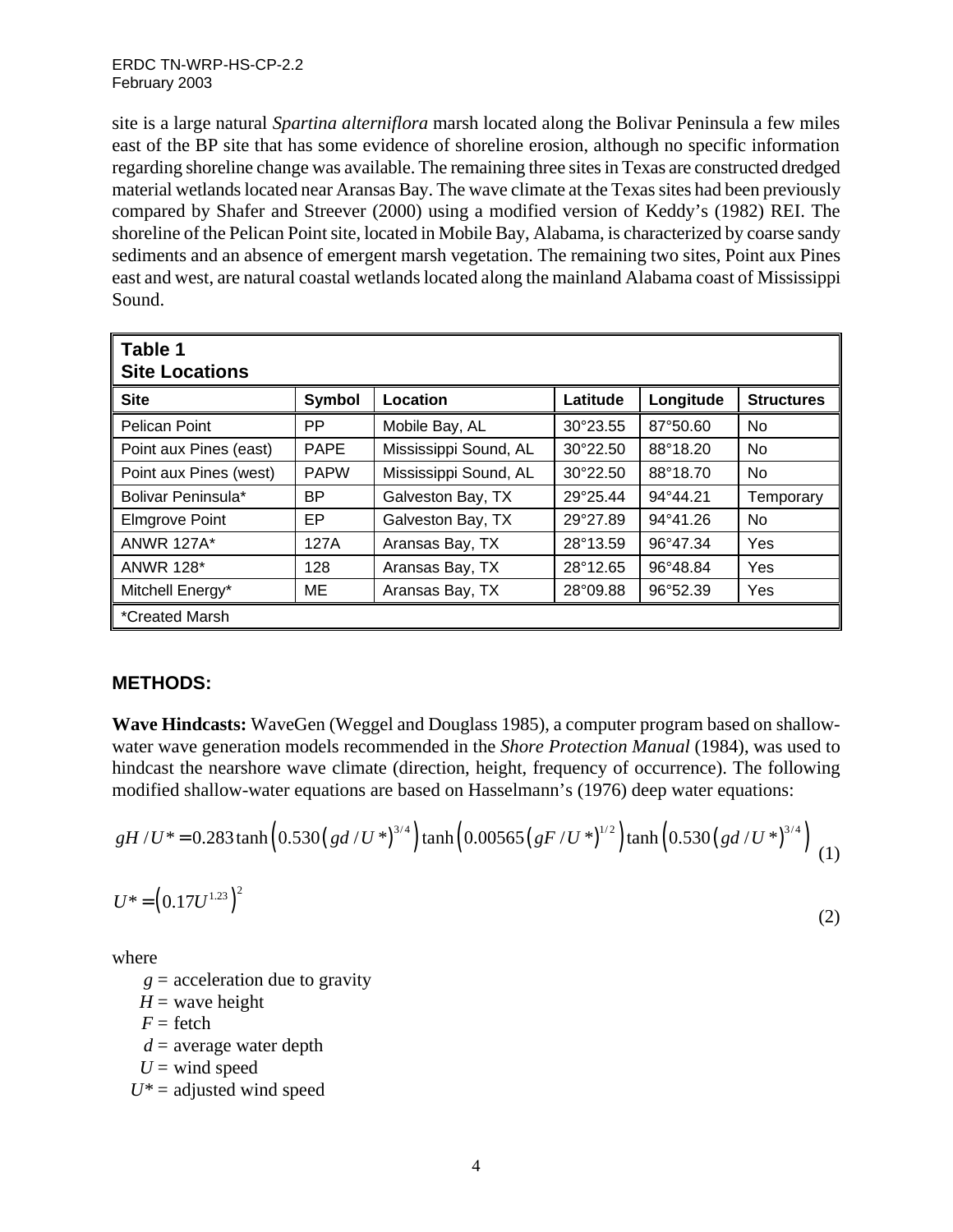The computer code WaveGen solves this equation iteratively with two other equations in the *Shore Protection Manual* for the time needed to obtain fully arisen conditions and for wind speed at different averaging intervals.

For the Alabama sites, summary wind data (direction, speed, and frequency) from 1964-1991 were obtained for Mobile Airport (EarthInfo, Inc.) in 10-degree sectors. For the Texas sites, summary statistics were based on 1997 wind data gathered by the Conrad Blucher Institutes (Corpus Christi, Texas) provided in 16-degree sectors (Shafer and Streever 2000). Fetches were measured for each of the corresponding wind sectors. Water depths across the entire fetch lengths were obtained from National Oceanic and Atmospheric Administration (NOAA) charts (using mean low water (MLW)). An average water depth along the entire fetch was calculated for use in the wave generation equations. Detailed nearshore, wave refraction, and diffraction modeling were not a specific part of this hindcast.

Wave heights were hindcast using the WaveGen shallow-water wave models and entered into a spreadsheet. The percent of time each wave height occurred was found by the percentage of time a given wind speed occurred from each wind direction. Wave heights were summed for all wind directions to find the total number of occurrences for each wave height and the percentage of time each height was exceeded. The hindcast wave statistics were originally intended to be modified to account for the reduction in wave height due to nearshore breaking using the concepts of shallowwater energy saturation (Thornton and Guza 1982); however, according to the NOAA bathymetry charts, the sites chosen did not have shallow sand or mud bars reducing water depths away from shore. Water depth limitations will still transform wave heights entering the shore, but anomalous features (like sand or mud bars) that could severely alter wave models were not observed among the sites.

At the three sites where structures designed to reduce or eliminate wave heights were present, wave transmission coefficients were calculated in order to estimate the amount of wave energy impacting the wetland shoreline. The coefficients were chosen using methods outlined in the Shore Protection Manual (USACE 1984) and Soresen (1997). Water levels were assumed to be at mean water level (MWL) for this modification.

Two wave height statistics were calculated for each site. In order to compare the amount of wave energy capable of reaching a shoreline prior to structural influence, *incident* wave heights were calculated. *Incident* wave height is defined here as the wave height capable of reaching the shore during low tide *prior* to structural influence (Figure 3). The second statistic is the *wetland* wave height, which is defined here as the wave height capable of reaching the wetland after structural influence (Figure 3). At the five sites where no structures are present the wetland and incident wave height statistics are equal.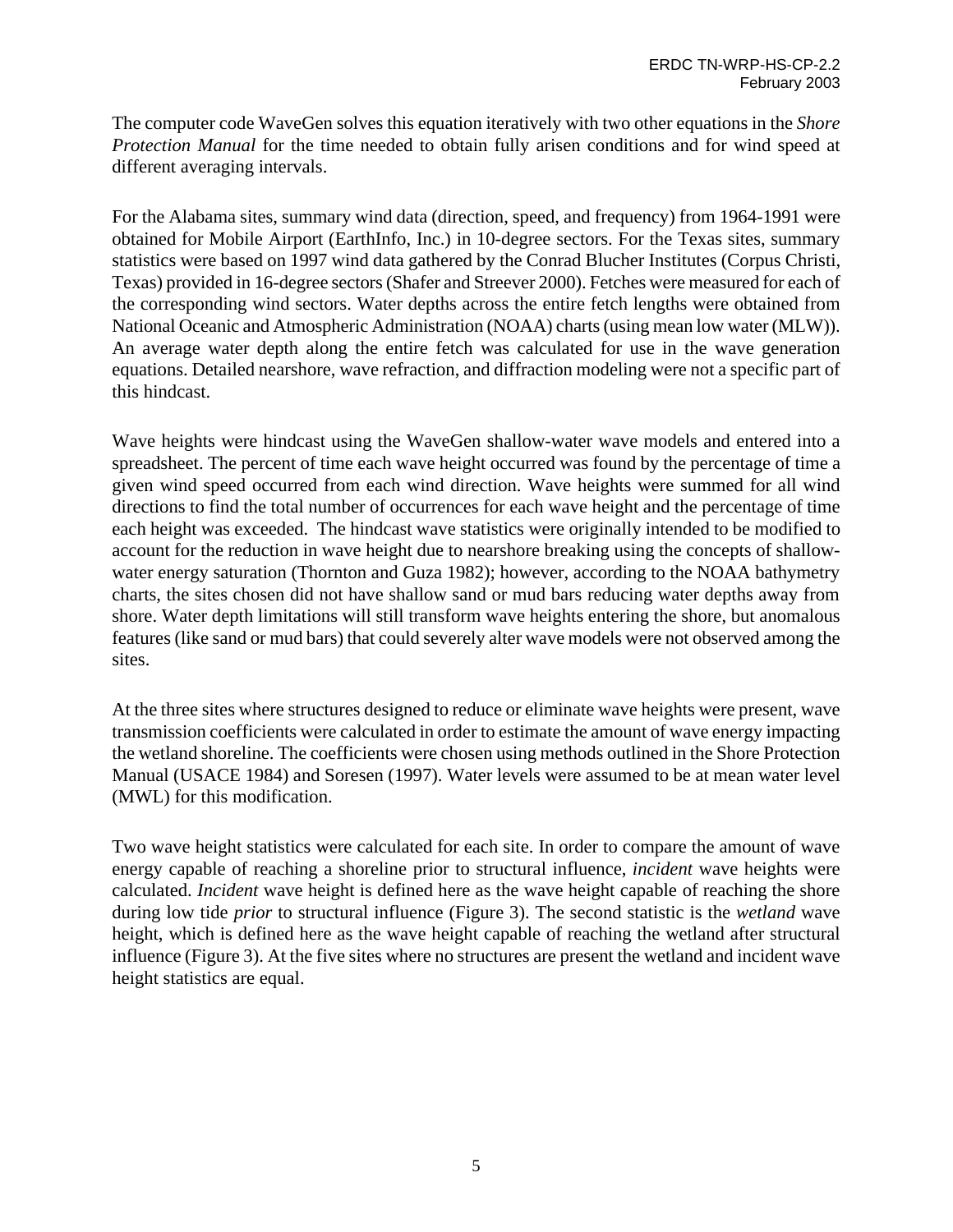

Figure 3. Comparison of incident wave height and wetland wave height

This wave hindcasting procedure allows for a complete time-series of estimated wave heights for the period of the wind record. For analysis here, however, those time-series were evaluated for their percentage exceedance statistics. These are an estimate of the percentage of time any nominal wave height level has occurred or been exceeded. Since they were based on the MLW depths, they could be considered slightly conservative.

**Relative Exposure Index.** The following equation was used to calculate the REI for each of the Texas sites (Shafer and Streever 2000):

$$
REI = \sum_{i=1}^{16} V_i \times P_i \times F_i / 100
$$
\n<sup>(3)</sup>

where

- $V_i$  = mean annual wind speed, km/hr, from each of the 16 cardinal and subcardinal compass bearings
- $P_i$  = percent frequency that the wind blew from 16 cardinal and subcardinal compass bearings
- $F_i$  = fetch distance, km, in each of the 16 cardinal and subcardinal compass bearings

REI values are reported here only for the Texas sites.

## **RESULTS AND DISCUSSION:**

**Wave Hindcast Statistics.** Percent exceedence of wave height (percent of time wave heights are above any one value) varied between sites (Figures 4 and 5). Since this is the first study examining this sort of wave climate statistics in relation to wetland establishment, it was not clear which wave height statistic would be the best indicator of the critical wave height for vegetation establishment and shoreline stabilization. The  $50<sup>th</sup>$  and  $20<sup>th</sup>$  percentile exceedence wetland wave heights were selected here for discussion and comparison with observed shoreline stabilization and vegetation characteristics. The  $50<sup>th</sup>$  percentile wave height represents "average" conditions, which would be exceeded 50 percent of the time. The  $20<sup>th</sup>$  percentile represents more extreme conditions, which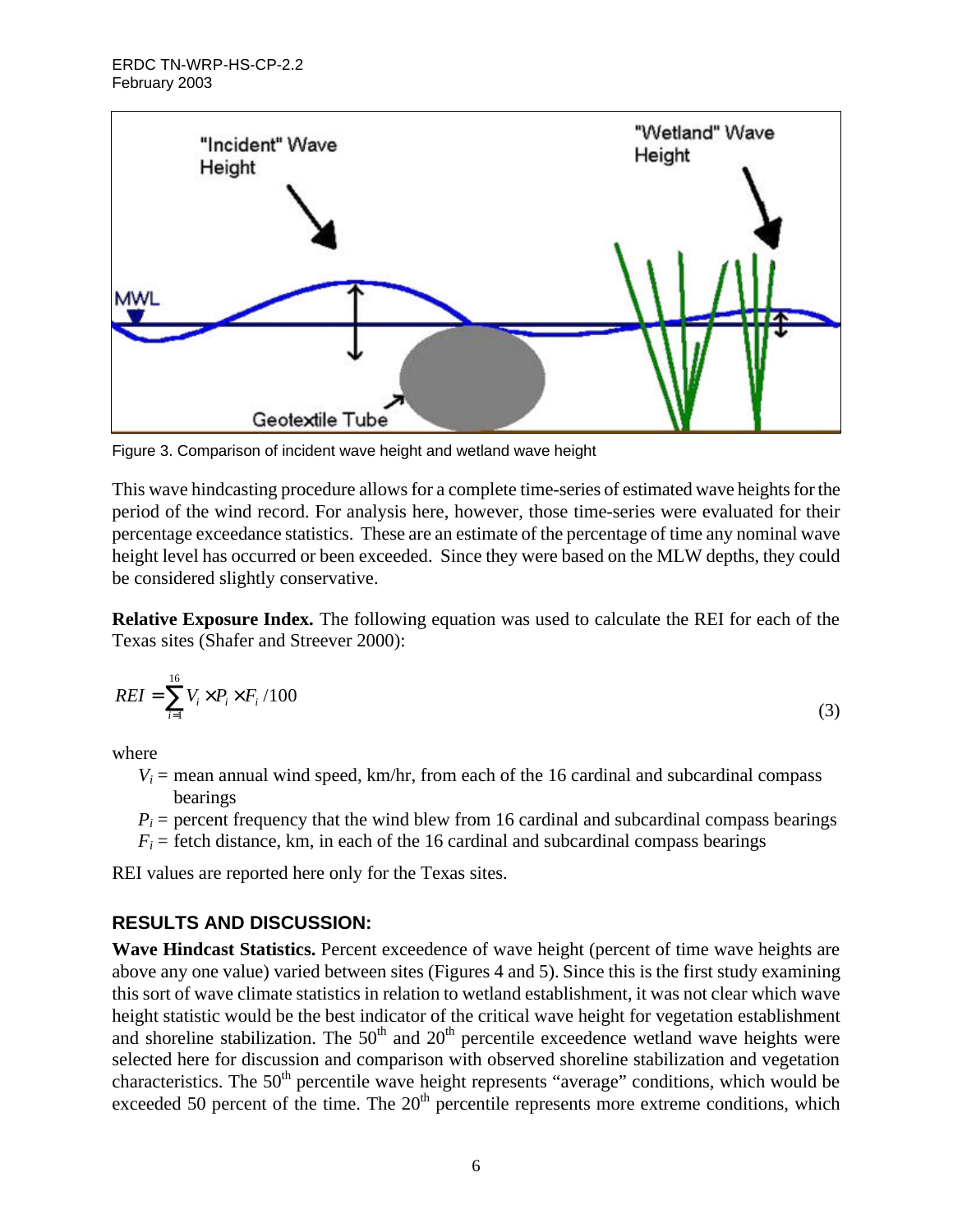would be exceeded only 20 percent of the time. It is possible that the more extreme wave conditions represented by the  $20<sup>th</sup>$  percentile statistics heights have a greater influence on long-term shoreline stability than the more typical conditions represented by the  $50<sup>th</sup>$  percentile statistics.

At the 20<sup>th</sup> and 50<sup>th</sup> percentile exceedence wave heights, the rank orders of the sites (from highest to lowest) in terms of wave energy were similar. The BP site was ranked highest, and the two natural marshes in Mississippi Sound (PAPE and PAPW) were ranked lowest (Table 2). The rank order of the remainder of the sites varied depending on whether the  $20<sup>th</sup>$  percentile or the  $50<sup>th</sup>$  percentile statistics were used. If high wave energy is a limiting factor for vegetation establishment, then the rank order of sites should be consistent with visual observations regarding the presence or absence of vegetated wetlands and shoreline erosion. The patterns observed in this study suggest that the  $20<sup>th</sup>$ percentile wave height statistics may be better indicators of long-term shoreline stability and vegetation characteristics than the  $50<sup>th</sup>$  percentile statistics. The two sites that lack natural wetlands (BP and PP) have the highest values for the  $20<sup>th</sup>$  percentile exceedence wave height; these results suggest that the values calculated for the  $20<sup>th</sup>$  percent exceedence wave height at these sites (1.15 and 1.10 ft (0.22 and 0.33 m), respectively) (Figure 4) may represent the high side of a critical threshold for marsh establishment and long-term survival.



Figure 4. Exceedence curves for incident wave height (to convert wave heights to meters, multiply by 0.3048)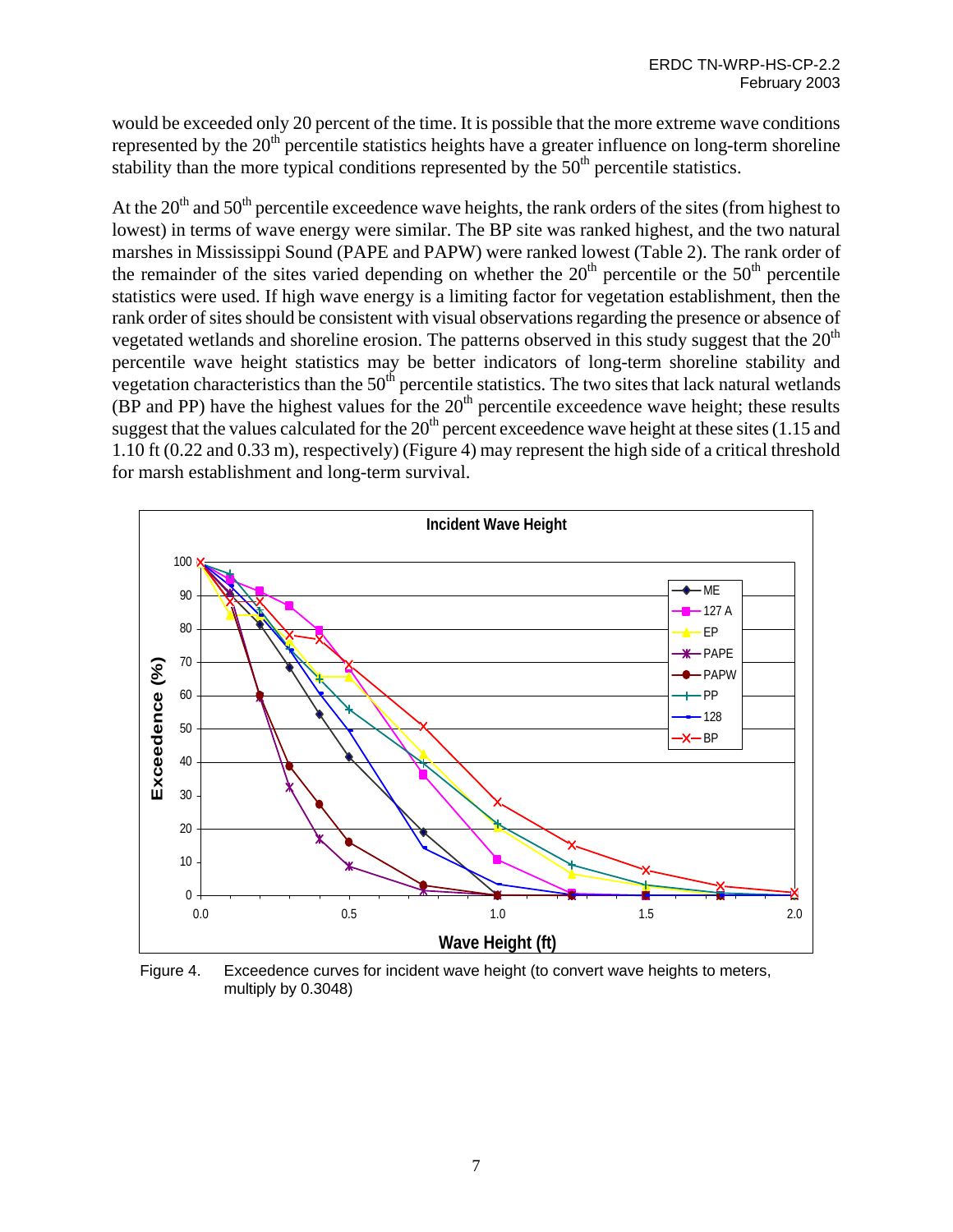

Figure 5. Exceedence curves for wetland wave height (to convert wave heights to meters, multiply by 0.3048)

| Table 2<br><b>Comparison of Wave Climate Estimates Among Methods (sites presented in</b><br>rank order from highest to lowest wave energy) |                   |             |                   |             |            |  |  |  |  |
|--------------------------------------------------------------------------------------------------------------------------------------------|-------------------|-------------|-------------------|-------------|------------|--|--|--|--|
| <b>Site</b>                                                                                                                                | Incident-20th, ft | <b>Site</b> | Incident-50th, ft | <b>Site</b> | <b>REI</b> |  |  |  |  |
| <b>BP</b>                                                                                                                                  | 1.15              | BP          | 0.76              | ВP          | 95         |  |  |  |  |
| <b>PP</b>                                                                                                                                  | 1.10              | EP.         | 0.67              | ME          | 82         |  |  |  |  |
| EP                                                                                                                                         | 1.00              | 127A        | 0.64              | 127A        | 77         |  |  |  |  |
| 127A                                                                                                                                       | 0.91              | <b>PP</b>   | 0.59              | EP          | 76         |  |  |  |  |
| ME                                                                                                                                         | 0.73              | 128         | 0.49              | 128         | 59         |  |  |  |  |
| 128                                                                                                                                        | 0.71              | ME          | 0.42              |             |            |  |  |  |  |
| <b>PAPW</b>                                                                                                                                | 0.46              | <b>PAPW</b> | 0.25              |             |            |  |  |  |  |
| <b>PAPE</b>                                                                                                                                | 0.39              | <b>PAPE</b> | 0.23              |             |            |  |  |  |  |
| Note: To convert wave heights to meters, multiply by 0.3048.                                                                               |                   |             |                   |             |            |  |  |  |  |

The third highest incident wave height occurs at Elmgrove Point (1.00 ft), where the shoreline exhibits some signs of erosion as well as the deposition of coarse shell fragments and other debris during periods of high wave activity (Shafer and Streever 2000). The lowest values for  $20<sup>th</sup>$ percentile exceedence wave heights were observed at the two natural marshes in Mississippi Sound  $(PAPE = 0.39$  ft  $(0.12 \text{ m})$  and  $PAPW = 0.46$  ft  $(0.14 \text{ m})$ . Twentieth percentile incident wave heights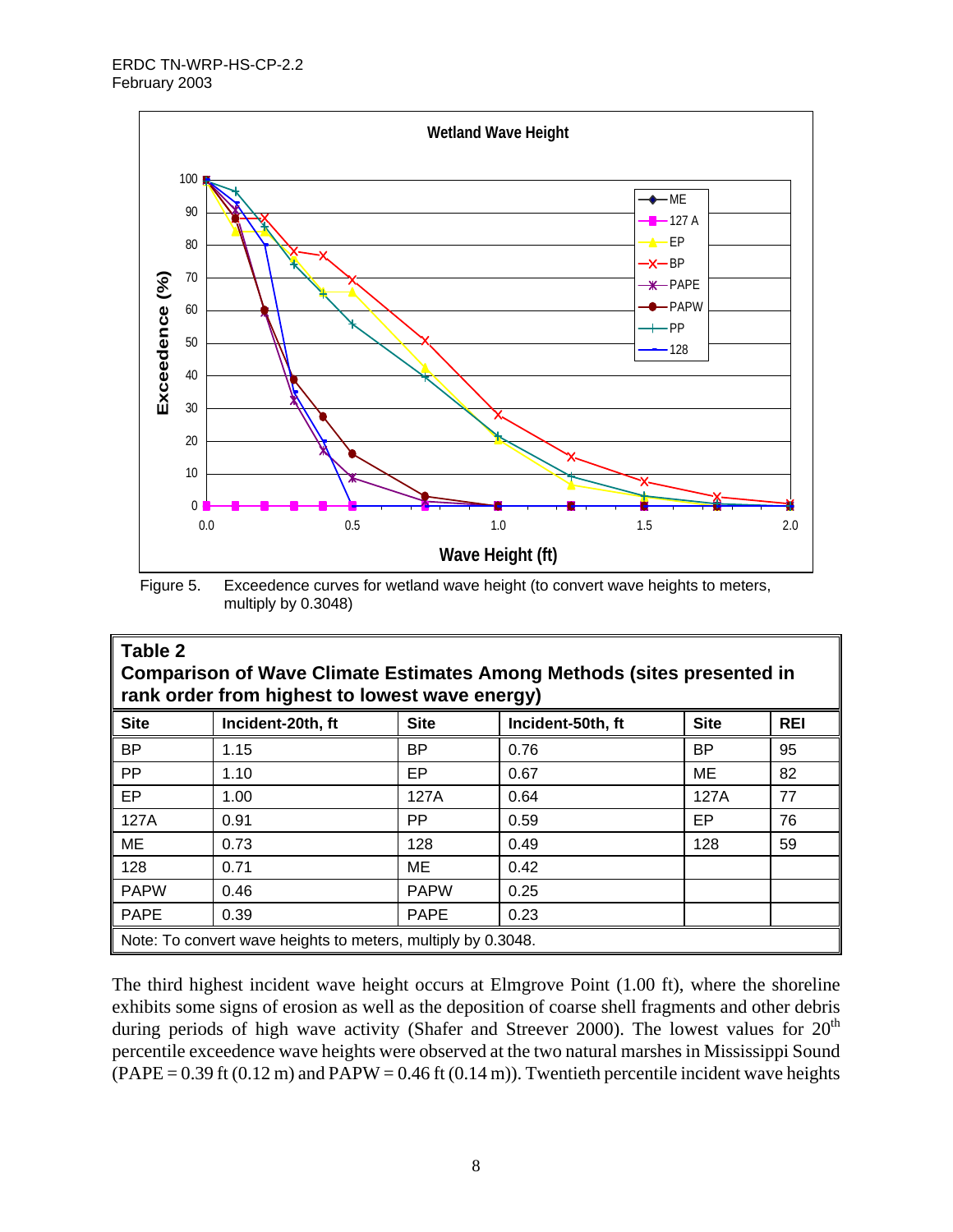for the three created wetlands in Aransas Bay (ME, 127A, and 128) ranged from 0.91 ft (0.28 m) to 0.71 ft (0.22 m) (Figure 4).

The large gap between the three sites of lowest wetland wave height statistics (PAPE, PAPW, and 128) and the three sites with highest wetland wave heights (BP, EP, and PP) (Figure 5) makes it more difficult to make predictions regarding the critical wave height range for the establishment of stable wetland shorelines. These preliminary results indicate that stable marshes can be maintained when the 20<sup>th</sup> percentile exceedence wave height is  $< 0.46$  ft (0.14 m). Sites with 20<sup>th</sup> percentile exceedence wave heights greater than 1 ft (0.3 m) did not support extensive natural marsh vegetation. Therefore, the critical threshold range is likely to be between 0.5 and 1.0 ft (0.15 and 0.3 m).

**Implications for Structural Protection Design.** Coastal wetlands, both natural and created, are apparently able to tolerate wave heights of up to 0.46 ft (0.14 m) at the  $20<sup>th</sup>$  percentile exceedence level. Created wetlands placed in this wave environment may require only minimal or temporary protection. The  $20<sup>th</sup>$  percentile exceedence incident wave height at all three constructed marshes with structures present ranged between 0.71 and 0.91 ft (0.22 and 0.28 m) (Table 2). These values are intermediate between those observed at stable natural marshes and the higher values observed at sites without natural marsh vegetation. Under these conditions, some form of structural protection seems warranted. However, coastal engineers should consider designing lower structures where the top elevations are nearer the wetland sediment surface. In tidal wetlands, wave protection structures are typically built with the top elevation of the structure well above the elevation of the wetland surface (Davis and Maynord 1998). This was the case for the structures at the ME and 127A sites, and given the conservative conditions of this model, wetland wave heights were reduced to zero at both sites (Figure 5). However, in riverine systems, there have been many successful projects where the top elevation of the structure is well below the design water surface elevation (Davis and Maynord 1998). In this study, the top of the geotextile tube at site 128 is near the marsh sediment surface, preventing bank undercutting and providing protection for the plant roots, while allowing the reduced wave energy to impact the flexible aboveground portions of the vegetation. The  $20<sup>th</sup>$ percentile exceedence wave height was reduced from 0.71 ft to 0.42 ft (0.22 to 0.13 m) at site 128 (Figures 4 and 5). Wave energy is further reduced as it passes through the vegetation due to the roughness provided by the stems (Knutson et al. 1982; Miller 1988). The apparent stability of this site suggests the design elevations of wave protection structures at some tidal wetlands could be reduced without presenting a serious risk of shoreline erosion.

Larger structures are not only more costly to build, but may reduce the overall functional capacity of the wetland by altering the characteristic hydrological regimes and restricting access to the marsh surface. Nutrient and biogeochemical cycles that depend on regular tidal inundation may be affected. In addition, the reduced sediment input may limit the ability of the wetland to keep pace with sea level rise and subsidence. The habitat value of the wetland for fish and invertebrate organisms may be reduced if these organisms are unable to utilize the marsh surface for feeding or refuge from predation. If created wetlands are to replace the functions of natural wetlands, then the hydrological cycles of created marshes should mimic the natural tidal cycles to the extent possible, without exposing them to undue risk of erosion.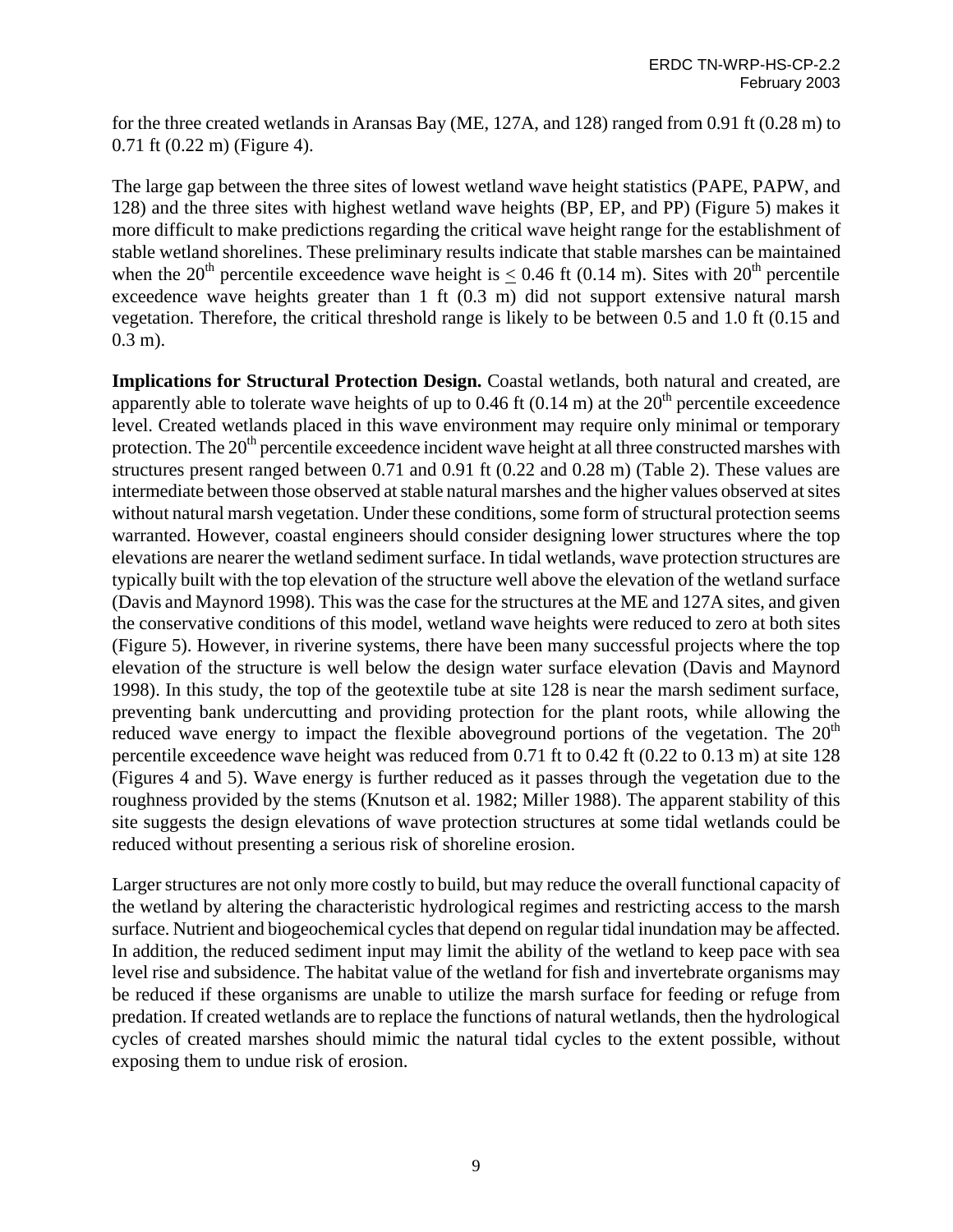**Comparison of Wave Height Statistics with REI.** The rank order of the sites, from highest to lowest in terms of wave energy, is similar for the hindcast wave statistics presented here and the REI approach. The BP site was consistently ranked highest and the 128 site was consistently among the lowest regardless of the statistic chosen as an indicator (Table 2). There were some minor differences. For example, the ME site had the second highest REI score, but ranked near the bottom according to the wave hindcasts (Table 2). The differences in the ranks of sites are most likely due to the effects of varying water depth on wave generation, which is not accounted for in the REI equation. Although the REI has been used in a number of biological research applications to explore relationships between wave energy regime and sediment type, vegetation community composition, epibenthic faunal communities, and seagrass bed structure (e.g., Keddy 1982; Pihl 1986; Fonseca and Bell 1998), this is the first study that compares REI scores with estimates of wave heights generated using wave hindcasting techniques. The similarity in wave energy ranks should be expected considering that the REI uses some of the parameters involved in wave generation. The similarity also demonstrates that the computationally more simple REI provides a valid approximation of the wave climate for use by scientists interested in identifying relationships between ecological characteristics and the physical environment.

However, there are at least two strong arguments for moving toward a wave height approach such as the one outlined in this technical note. First, wave height is a real variable. It is well accepted as the primary measure of wave energy in the oceanographic and engineering communities. It is also dimensionally meaningful and consistent. Second, as computed here, a wave height approach allows for all of the parameters that are known to control wave energy to be explicitly considered. This includes water depth and breaking induced by structures.

**CONCLUSIONS:** This study presents evidence to support the idea of a critical wave energy threshold for wetland establishment and shoreline stabilization. It also outlines a promising approach to estimating wave energy at wetland sites based on existing wave hindcasting techniques. The 20 percent exceedence wave height appears to be consistent with visual observations regarding the presence or absence of marsh vegetation and shoreline stability. At the 20th percentile level, the preliminary data reported here indicate a critical threshold wave height between 0.5 and 1.0 ft (0.15 and 0.3 m). Due to the limited number of sites in this study, additional sites with intermediate wave statistics should be examined. It is also possible that the threshold values will differ between regions due to differences in sediment type, vegetation composition, nutrient availability, or other environmental factors. Secondary implications of this study would suggest that the top elevation of some structures could be placed nearer the marsh sediment surface and still provide adequate protection. This would provide two benefits, both reduced project costs and increased wetland functional capacity.

**ACKNOWLEDGEMENT:** The authors wish to thank Dr. Jack Davis, Coastal and Hydraulics Laboratory, U.S. Army Engineer Research and Development Center, for his review of an earlier draft of this manuscript.

**POINTS OF CONTACT:** For additional information, contact Ms. Deborah J. Shafer (601-634-3650, *Deborah.J.Shafer@erdc.usace.army.mil*), or the Manager of the Wetlands Research Program, Mr. Glenn G. Rhett (601-634-3717, *Glenn.G.Rhett@erdc.usace.army.mil*). This technical note should be cited as follows: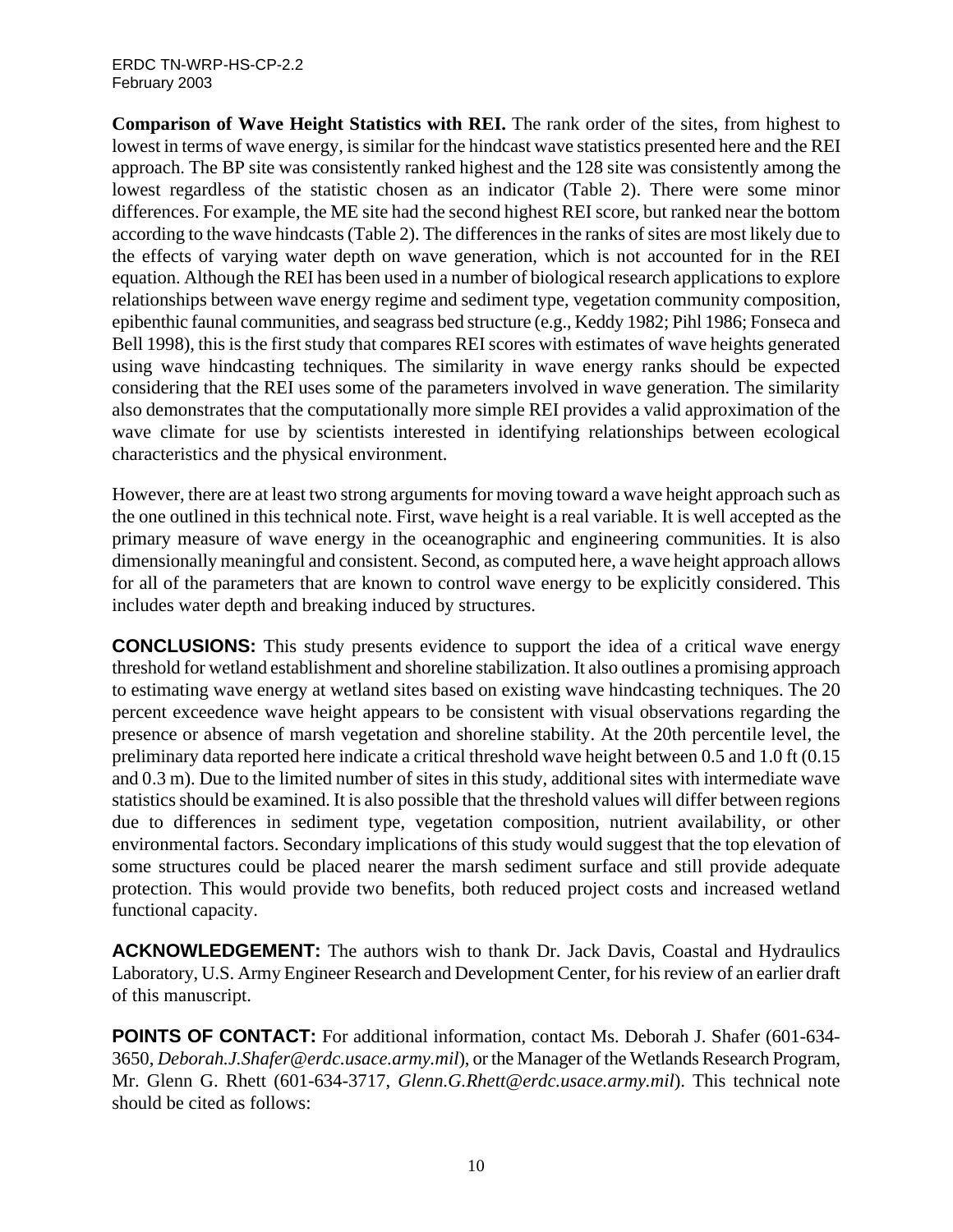Shafer, D. J., Roland, R., and Douglass, S. L. (2003). "Preliminary evaluation of critical wave energy thresholds at natural and created coastal wetlands," *WRP Technical Notes Collection* (ERDC TN-WRP-HS-CP-2.2), U.S. Army Engineer Research and Development Center, Vicksburg, MS. *www.wes.army.mil/el/wrtc/wrp/ tnotes/tnotes.html*

### **REFERENCES:**

- Davis, J. E., and Maynord, S. T. (1998). "Wetland shoreline protection and erosion control: Design considerations," WRP Technical Note HS-RS-3.1. U.S. Army Engineer Waterways Experiment Station, Vicksburg, MS. *www.wes. army.mil/el/wrtc/wrp/tnotes/tnotes.html*
- Davis, J. E., and Streever, B. (1999). "Wetland erosion protection structures: How low can you go?" Wetlands Research Bulletin, Vol. CRWRP-1, No. 1, U.S. Army Engineer Waterways Experiment Station, Vicksburg, MS. *www.wes. army.mil/el/wrtc/wrp/bulletins/bulletins.html*
- Douglass, S. L., Schroeder, W. W., and Robinson, J. T. (1992). "Wave forecasting for construction in Mobile Bay." *Proceedings, Coastal Engineering Practice '92.* American Society of Civil Engineers, New York, 713-727.
- Fonseca, M. S., and Bell, S. S. (1998). "Influence of physical setting on seagrass landscapes near Beaufort, North Carolina, USA," *Marine Ecology Progress Series* 171, 109-121.
- Hasselmann, K., Ross, D. B., Muller, P., and Sell, W. (1976). "A parametric wave prediction model," *Journal of Physical Oceanography*, 6, 200-228.
- Keddy, P. A. (1982). "Quantifying within-lake gradients of wave energy: Interrelationships of wave energy, substrate particle size, and shoreline plants in Axe Lake, Ontario," *Aquatic Botany* 14, 41-58.
- Knutson, P. L., Ford, J. C., and Inskeep, M. R. (1981). "National survey of planted salt marshes," *Wetlands* 1, 129-157.
- Knutson, P. L., Brochu, R. A., Seelig, W. N., and Inskeep, M. R. (1982). "Wave damping in *Spartina alterniflora* marshes," *Wetlands* 2, 87-104.
- Miller, C. D. (1988). "Predicting the impact of vegetation on storm surges." *Proceedings, National Wetland Symposium - Wetland Hydrology*, Chicago, IL, September 16-18, 1987. Association of State Wetland Managers, Inc., Berne, NY, 113-121.
- National Oceanic and Atmospheric Administration. (1998). "East coast of North and South America, Tide Tables," Lighthouse Press, Annapolis, MD, 275-276.
- Pihl, L. (1986). "Exposure, vegetation and sediment as primary factors for mobile epibenthic faunal community structure and production in shallow marine soft bottom areas," *Netherlands Journal of Sea Research* 20(1), 75-83.
- Pond, S., and Pickard, G. (1983). *Introductory dynamical oceanography*. 2nd ed., Pergamon Press, Tarrytown, NY.
- Shafer, D. J., and Streever, W. J. (2000). "A comparison of 28 natural and dredged material salt marshes in Texas with an emphasis on geomorphological variables," *Wetlands Ecology and Management* 8, 353-366.
- *Shore protection manual*. (1984). 4th ed., 2 Vol, U.S. Army Engineer Research and Development Center, U.S. Government Printing Office, Washington, DC.
- Soil Conservation Service. (1968). "Vegetative tidal bank stabilization," U.S. Department of Agriculture Soil Conservation Service, College Park, MD.
- Stout, J. P. (1990). "Suggestions for planting and maintaining wetlands in coastal Alabama," Marine Environmental Sciences Consortium report to Alabama Department of Environmental Management, Coastal Programs.